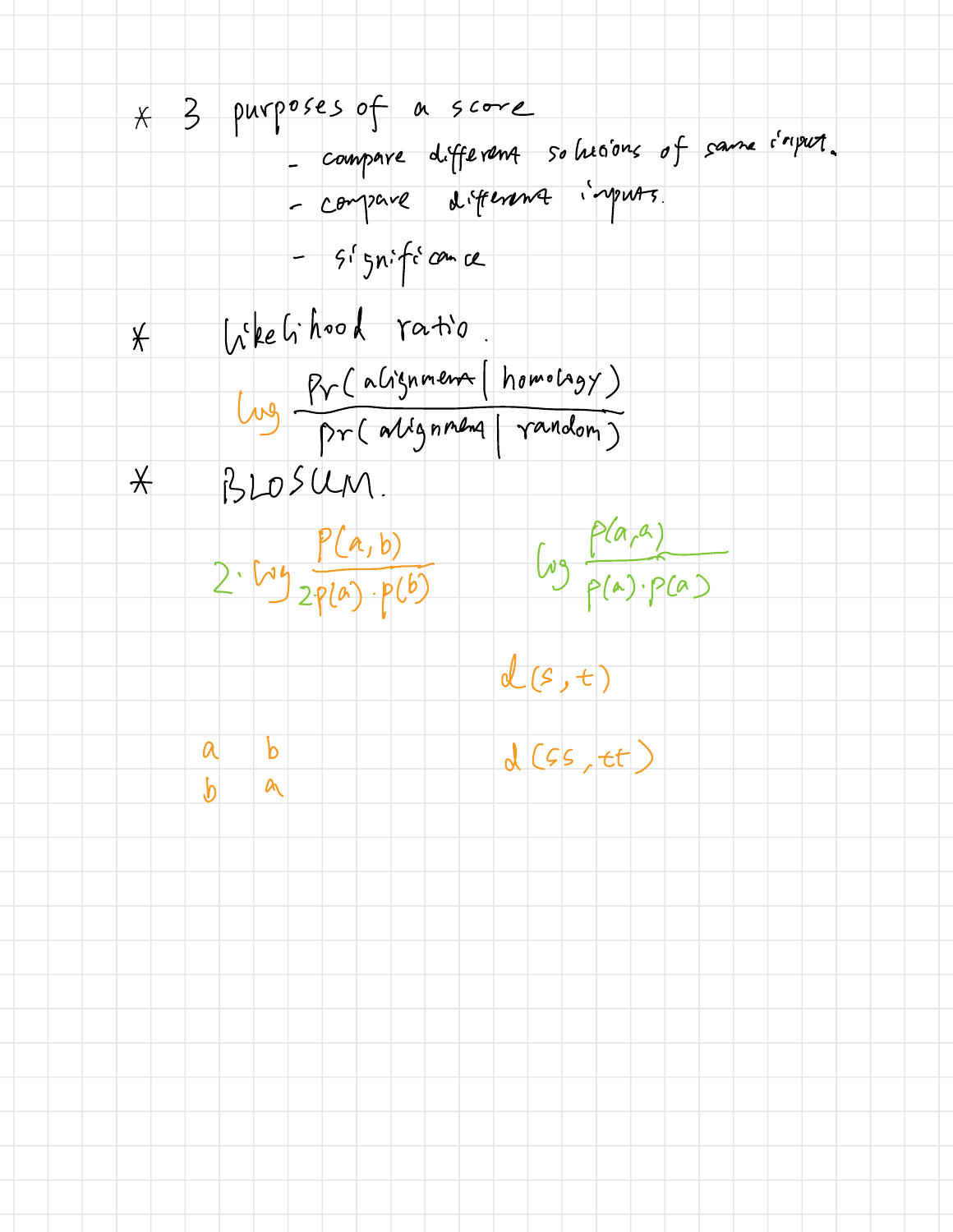## Deal with Sample Bias

- Some protein families are more well studied so they are overrepresented in the database.
- Such bias is caused by the studies, not reflecting what's going on during evolution.
- To remove this bias in statistics, those "redundant" proteins are classified together before BLOSUM calculation.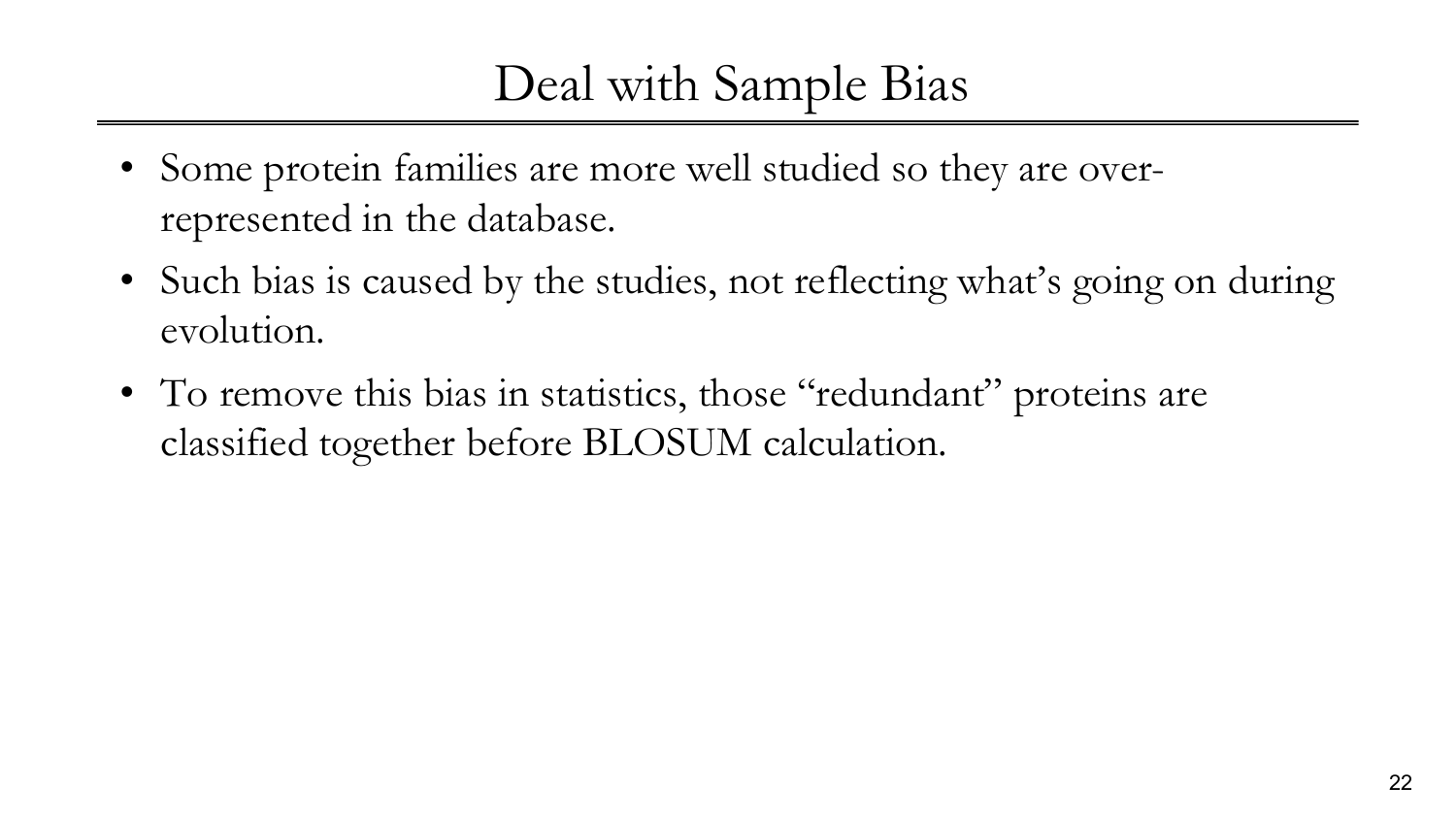## BLOSUM 62

Weight 0.5 DIEVMYNLPGGAGTEWFLKVCGLVDLTLGGGAQSVQNVLDGAKA Weight 0.5 DIEVMYNLPGGAGTEWFLKVCGLVELTLGKGAQSVQNVLDGAKA Weight 1 WLRTINTFTGSMDESWFYLISVFFEKRGAQSMNDGLNAIRAVRS NLETIISFPGGESLHGFILVTALVEKAAVPGIKALVQATNAILQ Weight 1

- The sequences that are 62% or above similarity are grouped together and given total weight 1.
- This way, the AA pairs are counted between groups that are 62% similar or below.
- The lower this number is, the better is the matrix suitable to distant homology search.
- The original BLOSUM paper found out 62 is best at the time the paper was prepared.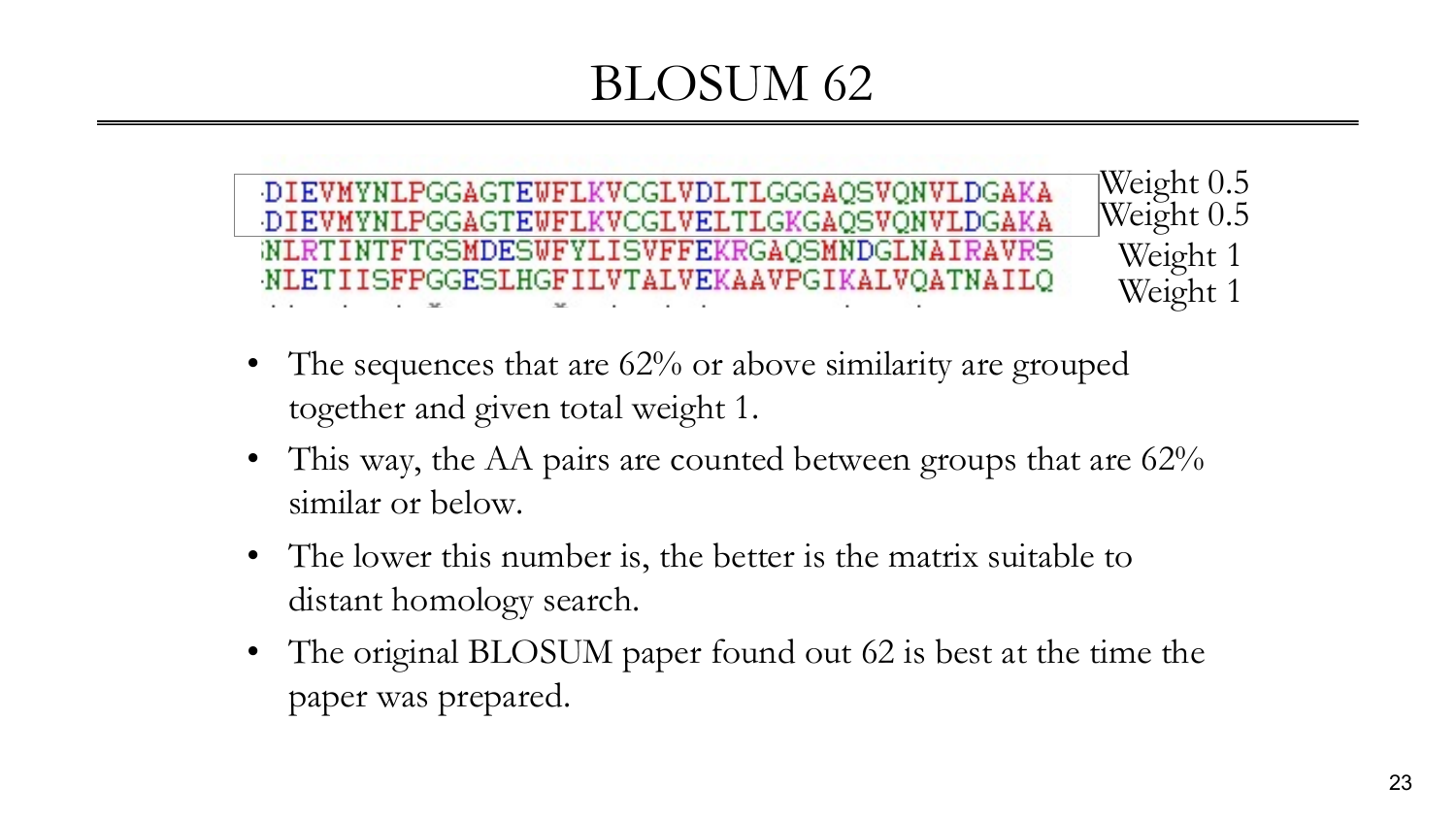- Where does a score come from?
- Homology model: Two sequences are homologous using the alignment/evolutionary history.
- Random model: Two sequences are irrelevant.
- Which model better explains the alignment?
- Log likelihood ratio
- If greater than zero, supports Homolog, else, supports Random.
- Statistics should be done carefully to avoid oversampling.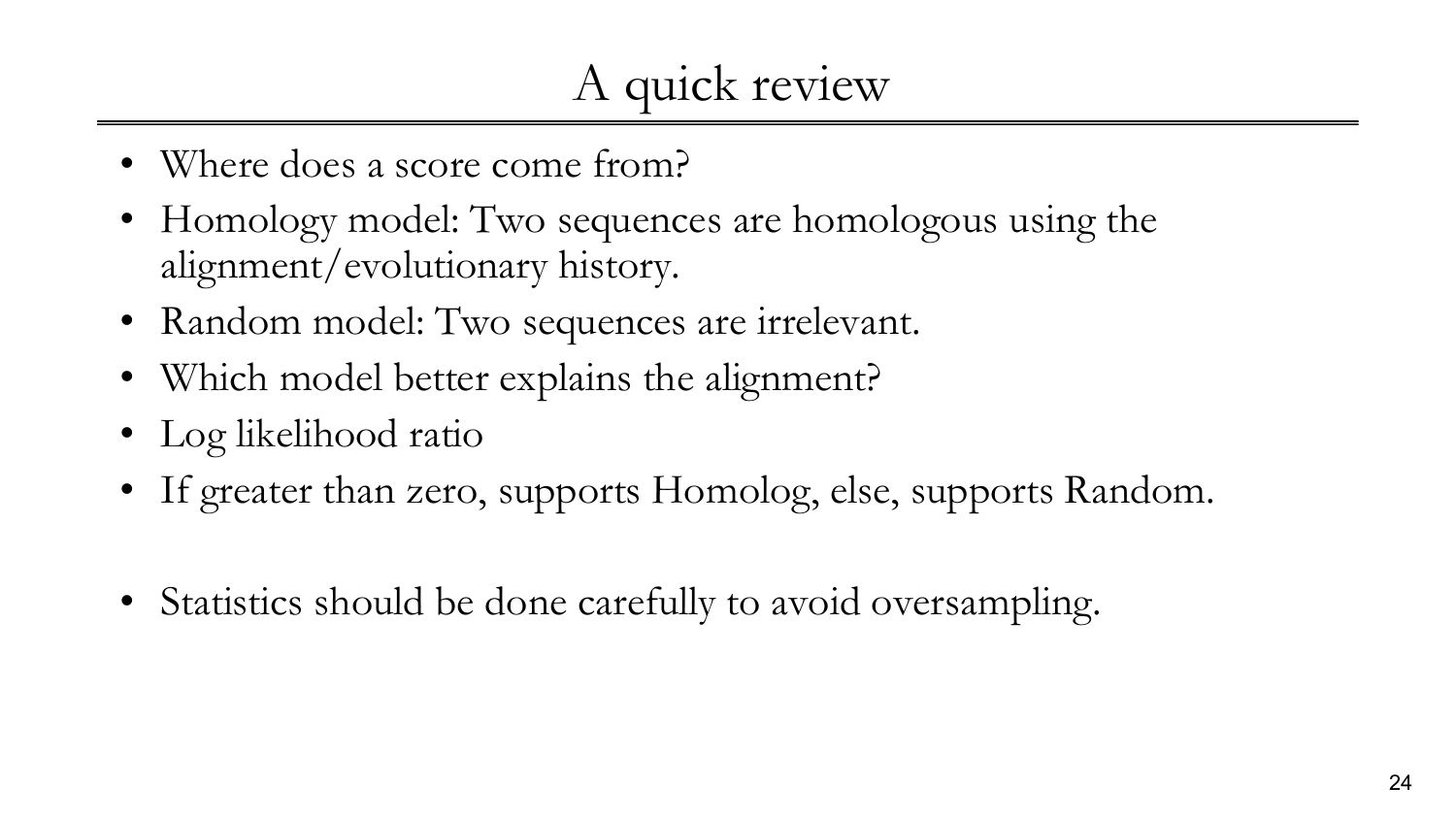Does the alignment indicate a homology?

## **PURPOSE 3**